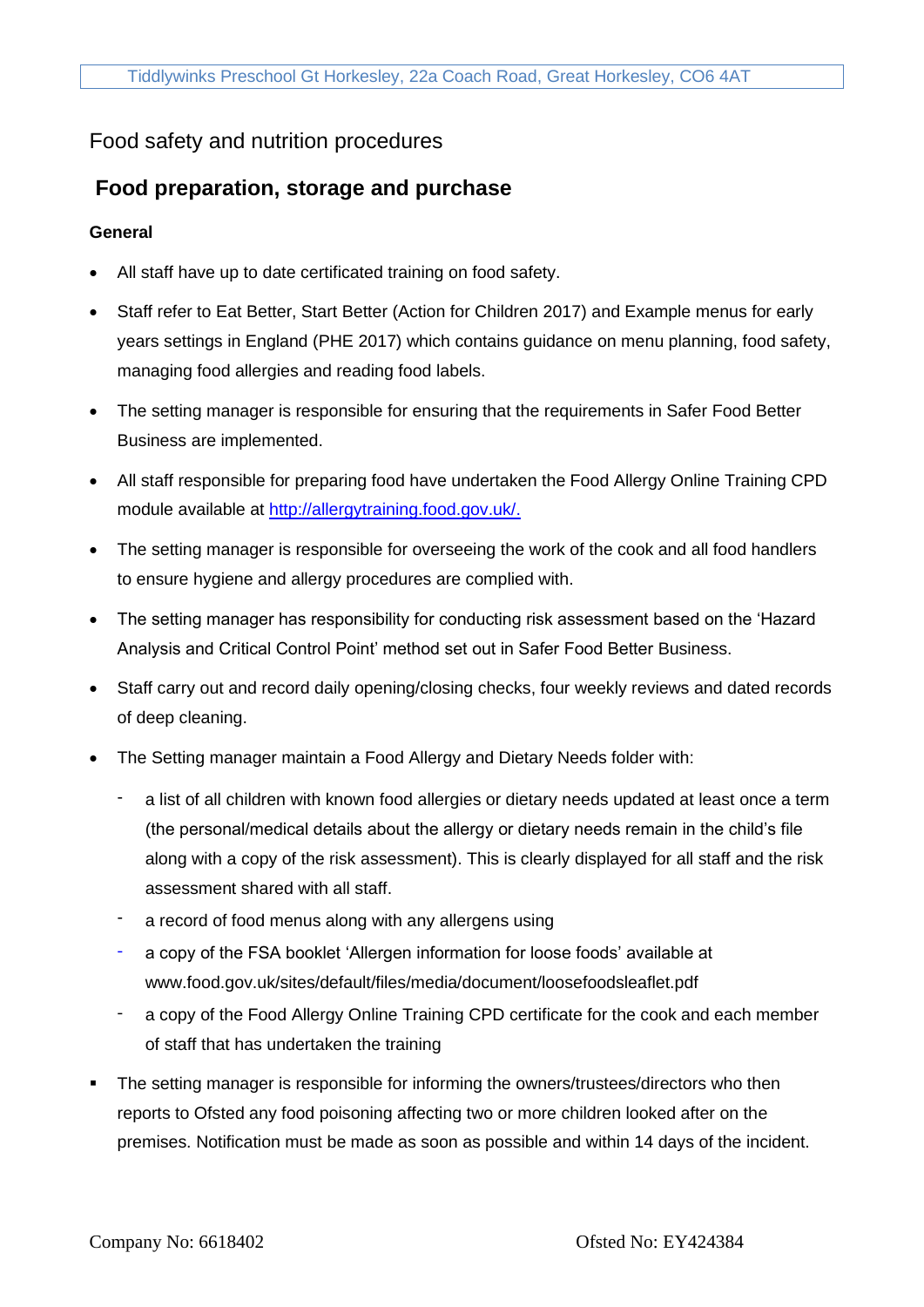#### **Purchasing and storing food**

- Food is purchased from reputable suppliers.
- Pre-packed food (any food or ingredient that is made by one business and sold by another such as a retailer or caterer) is checked for allergen ingredients and this information is communicated to parents alongside menu information. For example, a meat pie bought at a supermarket or a tin of baked beans or the ingredients for a recipe prepared on site.
- If food that is not pre-packed (described as 'loose food'), such as sandwiches bought from a bakery is served, then allergen information will have been provided by the retailer, this information must then be shared in the same way with parents.
- Parents are requested not to bring food that contains nuts. Staff check packets to make sure they do not contain nuts or nut products.
- Bulk buy is avoided where food may go out of date before use.
- All opened dried food stuffs are stored in airtight containers.
- **·** Dried packaged food is not decanted from packaging into large bins or containers as this prevents monitoring of sell by/use by dates and allergen information.
- Food is regularly checked for sell by/use by dates and any expired items are discarded.
- Bottles and jars are cleaned before returning to the cupboards.
- 'Squeezy' plastic bottles are not used for sauces.
- **EXECT** Items are not stored on the floor; floors are kept clear so they can be easily swept.
- **•** Perishable foods such as dairy produce, meat and fish are to be used the next/same day. Soft fruit and easily perishable vegetables are kept in the fridge at 1- 5 Celsius.
- Packaged frozen food should be used by use by dates.
- Food left over should not be frozen unless it has been prepared for freezing, such as homemade bread or stews. Hot food should be left to cool for up to 1.5 hours and then quickly frozen.
- **EXECTE FREEZER CONTAINERS Should be labelled, dated and used within 1-3 months.**
- Fridge and freezer thermometers should be in place. Recommended temperatures for fridge 37 degrees Fahrenheit (3 degrees Celsius), and freezers 0 degrees Fahrenheit (-18 degrees Celsius). Temperatures must be checked and recorded daily to ensure correct temperatures are being maintained.
- **Freezers are defrosted every 3 months or according to the manufacturer's instructions.**
- Meat/fish is stored on lower shelves and in drip-free dishes.

Page **2** of **5**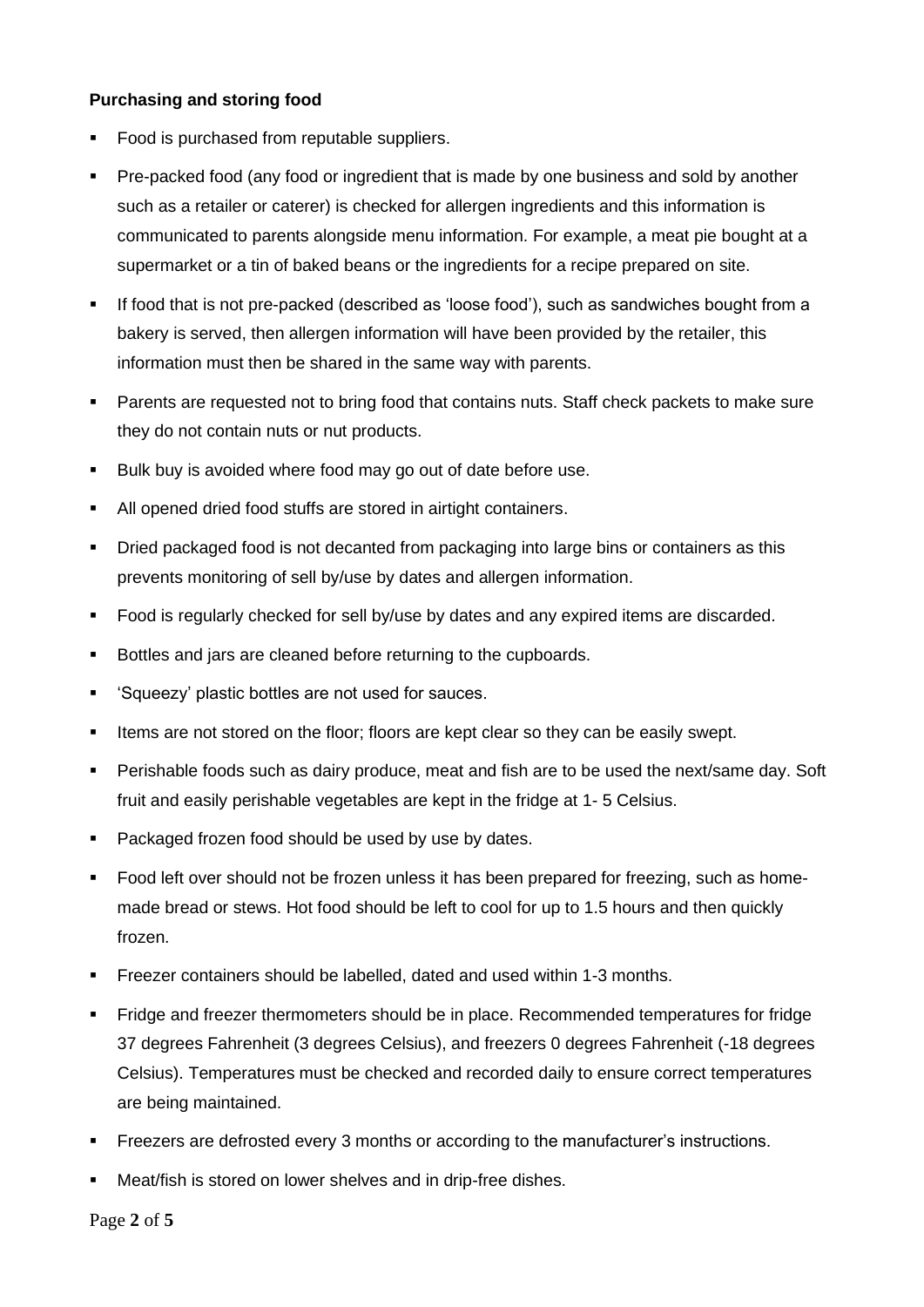- **•** Fruit and vegetables stored in the fridge are washed thoroughly before refrigeration to reduce risk of pests and E.coli contamination.
- Staff's own food or drink should be kept in separate designated area of the fridge; where possible, a fridge should be kept in the staff room to avoid mix ups.
- **EXECT** Items in fridges must be regularly checked to ensure they are not past use by dates.

#### **Preparation of food**

- Food handlers must check the content of food/packets to ensure they do not contain allergens.
- Food allergens must be identified on the menus and displayed for parents.
- Food handlers wash hands and cover any cuts or abrasions before handling food.
- Separate boards and knives are used for chopping food, usually colour coded.
- Raw and cooked foods are prepared separately.
- Meat and fish should be washed and patted dry with paper towels. This does not include chicken which must not be washed because of the risk of campylobacter.
- All vegetables and fruit are washed before preparing.
- Food left out is covered, for example when cooling down.
- **•** Frozen meat, fish and prepared foods are thawed properly before cooking.
- Meat and fish are cooked thoroughly; a food probe is to be used to check temperature of roasted meat or baked meat products.
- Where a microwave is used, food is cooked according to manufacturer's instructions. Generally, it is not used to heat children's food and never used to heat babies' bottles.
- Microwaved food is left to stand for a few minutes before serving.
- A food probe is used to check temperature of food, including where heated in a microwave; it is checked in a number of places to avoid 'hot spots'.
- Food is cooked in time for serving and is not prepared in advance of serving times.
- Hot cupboards or ovens are not used to keep food warm.
- Potatoes and vegetables are peeled when needed, not in advance and left in water.
- Food prepared and cooked for different religious dietary needs and preferences, such as Halal or Kosher meat is cooked in separate pans and served separately.
- Food cooked for vegetarians does not come into contact with meat or fish or products.
- Food cooked and prepared for children with specific dietary needs is cooked in separate pans and served separately.

Page **3** of **5**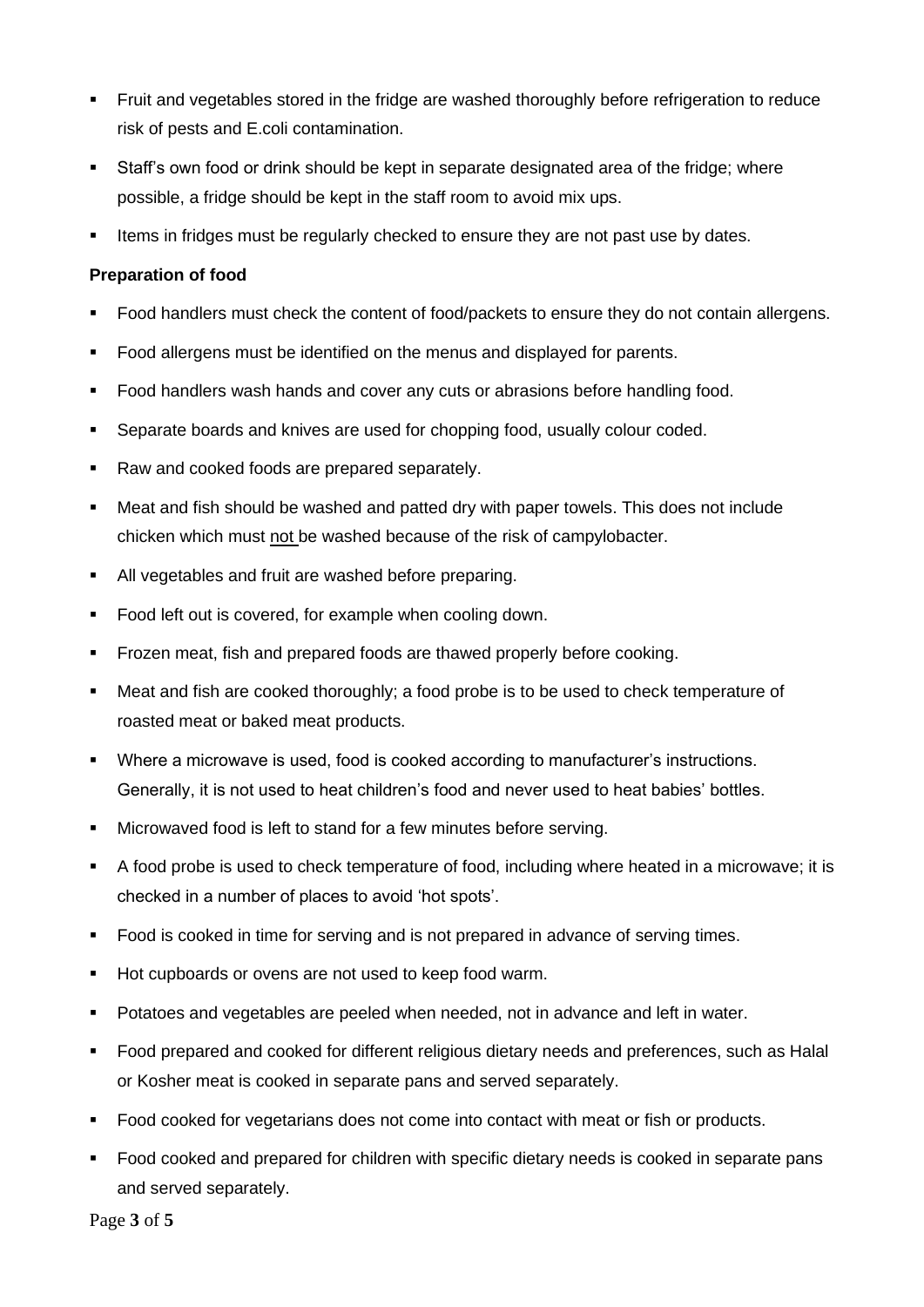- Food prepared for children with dietary needs and preferences is clearly labelled and every effort is made to prevent cross-contamination.
- Raw eggs are not to be given in any form, such as mousse or mayonnaise.
- When given to children, eggs are fully cooked.

#### **E.coli prevention**

Staff who are preparing and handling food, especially food that is not pre-prepared for consumption e.g. fruit and vegetables grown on the premises, must be aware of the potential spread of E.coli and must clean and store food in accordance with the E.coli 0157 guidance, available at:

www.food.gov.uk/business-industry/guidancenotes/hygguid/ecoliguide#.U7FCVGlOWdI

### **Further guidance**

Eat Better, Start Better (Action for Children 207) www.foundationyears.org.uk/eat-better-startbetter/

Example Menus for Early Years Settings in England (PHE 2017) www.gov.uk/government/publications/example-menus-for-early-years-settings-in-england Safe Food Better Business www.food.gov.uk/business-guidance/safer-food-better-business-sfbb Allergen information for loose foods (Food Standards Agency 2017) www.food.gov.uk/sites/default/files/media/document/loosefoodsleaflet.pdf Campylobacter (Food Standards Agency) www.food.gov.uk/news-

updates/campaigns/campylobacter/fsw-2014

| This policy was adopted at a directors | <b>Tiddlywinks Preschool</b> |        |
|----------------------------------------|------------------------------|--------|
| meeting of                             |                              |        |
| Held on                                |                              | (date) |
| Date to be reviewed                    |                              | (date) |
| Signed on behalf of the Directors      |                              |        |